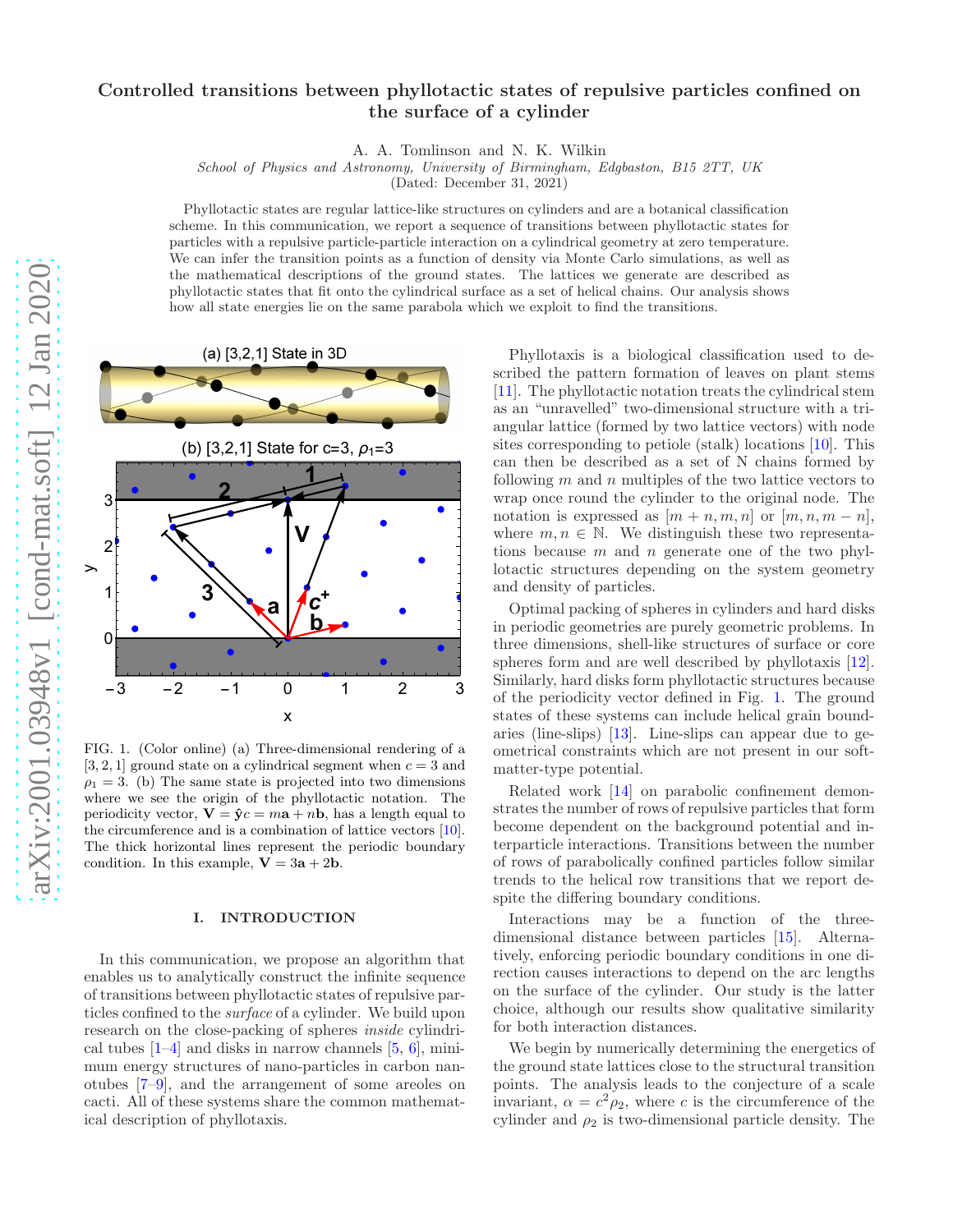ground state is exclusively determined by  $\alpha$  - and this is verified by our numerical results.

### II. SYSTEM

We model the cylinder as a two-dimensional planar system of repulsive particles with a periodic boundary condition imposed in the circumferential (y) direction. This model has been used previously for studying particle interactions on cylinders [\[16\]](#page-5-12). In the numerical simulations, the length of the cylinder is set to be much greater than the circumference,  $c$ , to approximate an infinitely long cylinder by imposing an additional periodic boundary condition in the axial  $(x)$  direction, modelling the cylinder as a torus. We study the bulk behaviour of the numerical system to make phenomenological inferences in our analytical model which assumes an infinitely long cylinder. Structural ground states that form in the bulk when  $L \gtrsim 10c$  are well-explained in the analysis. This is a zero temperature system.

To establish that the behaviour is not special to a particular interaction potential, we have worked with both a modified Bessel-function of the second kind,  $K_0(r/\lambda)$ , and the Yukawa-potential,  $\exp(-\kappa r)/r$ , where r denotes particle separation. These potentials are representative of two-dimensional soft matter system namely vortices in superconductors and Wigner Crystals. Qualitative similarities imply a generality to our results. Numerical results in this letter set  $\kappa = 1$  and  $\lambda = 1$  (arbitrary units).

#### III. INITIAL NUMERICAL RESULTS

We use a Metropolis Prescription of the Monte Carlo algorithm to anneal the system to zero temperature. Circumference and linear density,  $\rho_1$  (number of particles per horizontal length along the cylinder), are varied and an initial phase diagram is generated. The linear density is appropriate since the two-dimensional density can be scaled out using  $\rho_2 = \rho_1/c$ .

Figure [1](#page-0-0) is a typical observed state. Initial results indicate that the bulk of the system forms an isosceles (or equilateral in special cases) triangular lattice structure. The lattice is regular and unit cell sizes remain constant.

Because the system is numerically finite, commensurability effects can cause highly localised grain boundaries or lattice defects to form. This is due to helically defined states being unable to align correctly with themselves, so a discontinuity forms. However, the bulk of the system remains homogeneous which is where we derive our phenomenology.

Simulating between  $0.5 \leq c \leq 5$  and  $0.5 \leq \rho_1 \leq 5$ with a resolution of  $0.1 \times 0.1$  shows that transition lines between states take the form  $c = \alpha_T / \rho_1$ , where  $\alpha_T$  is a number to be determined for each transition. Figure [5](#page-4-0) shows the phase diagram generated by our subsequent



<span id="page-1-0"></span>FIG. 2. (Color online) Energy curves for the Bessel function potential. Transitions are indicated by thick vertical lines for clarity. Each state is labelled in accordance to the phyllotactic notation (above) and the indices from the system model (below). When compared with the Yukawa potential, most transitions lines are nearly identical (the energy values are different, but appear to map to one another). The major differences with the Yukawa potential are shown in thick dashed red for the transitions: [3, 2, 1]  $(m = 2, n = 1) \rightarrow [3, 2, 1]$  $(m = 3, n = 2)$  and  $[4, 3, 1]$   $(m = 3, n = 1) \rightarrow [4, 3, 1]$  $(m = 4, n = 3)$ . The thin gray lines show the energies of candidate states not in the ground state. The dotted transition line at  $\alpha = 2$  shows a 'relabelling' transition which is discussed later.

analysis, which is qualitatively similar to these initial results.

#### IV. PHENOMENOLOGICAL MODEL

The three key observations from the numerical results we can build a phenomenological model with are:

- constant unit cell size,
- the periodicity of the lattice in the vertical direction,
- and an isosceles lattice.

We combine these features to create a phenomenological model in terms of the lattice vectors.

TABLE I. For a regular isosceles lattice under periodic confinement in the  $y$  direction, the lattice vectors  $a$  and b are constrained as below,

| Constraint                                                         | <b>Physical Reason</b>       |
|--------------------------------------------------------------------|------------------------------|
| $\hat{\mathbf{z}} \cdot (\mathbf{b} \times \mathbf{a}) = c/\rho_1$ | Constant unit cell size      |
| $m\mathbf{a} + n\mathbf{b} = \hat{\mathbf{y}}c$                    | Periodicity vector           |
| $ {\bf a}  =  {\bf b} $                                            | Isosceles triangular lattice |

Without loss of generality, the z−components of vectors a and b are set to zero. The constant unit cell size is defined using the linear density (usually  $1/\rho_2$ ). The periodicity means an integer  $(m \text{ and } n)$  vector sum of a and **b** must arrive at the periodicity vector,  $\hat{y}c$ , defined in Fig. [1.](#page-0-0) Having two vector lengths equal forms an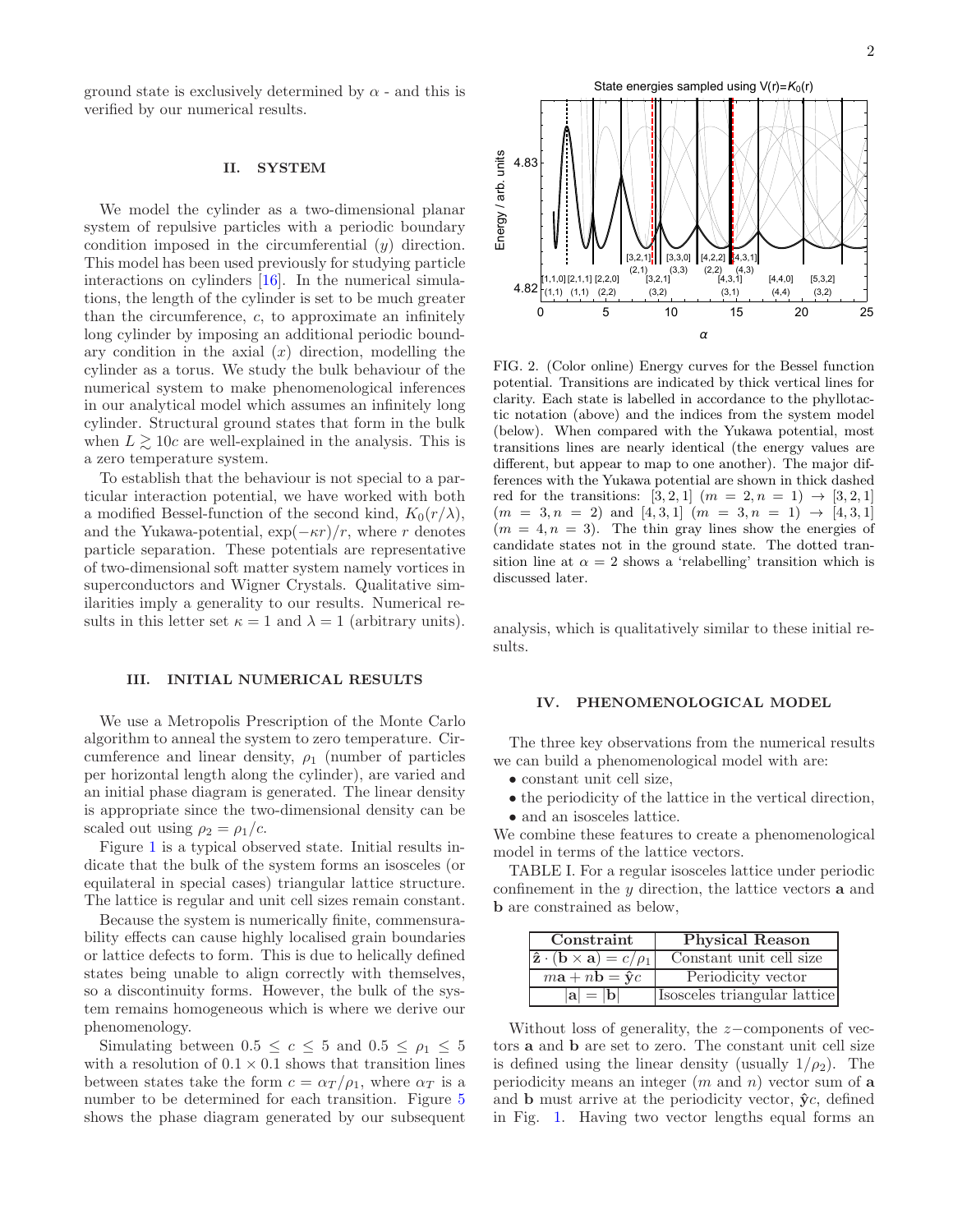isosceles lattice. Solving for a and b:

$$
\mathbf{a} = \frac{1}{\rho_1} \left( \frac{-n}{\frac{mc\rho_1 - n\sqrt{c^2\rho_1^2 - p^2}}{p}} \right) \tag{1}
$$

$$
\mathbf{b} = \frac{1}{\rho_1} \left( \frac{m}{\frac{-nc\rho_1 + m\sqrt{c^2\rho_1^2 - p^2}}{p}} \right),
$$
 (2)

where  $p = m^2 - n^2$ . Although there are multiple solutions, they generate the lattices which are reflected on the x axis which correspond to degenerate energies and are not considered further. Note the factor of  $1/\rho_1$  and  $c\rho_1 = \alpha$ , where  $\alpha$  is a continuous variable. For any given value of  $\alpha$ , the angles between lattice vectors are conserved, since  $\mathbf{a} \cdot \mathbf{b}/|\mathbf{a}||\mathbf{b}|$  only depends on  $\alpha$ , and the absolute scale of the lattice is thus set by  $1/\rho_1$ . Furthermore, the numerical transitions are consistent with  $\alpha_T = c \rho_1$ (specific values of  $\alpha$  that match up to transition curves). For example, at the  $(m = 2, n = 2) \rightarrow (m = 2, n = 1)$ transition, we construct a nonlinear model of the form  $\rho_1 = \alpha/c$  which fits with  $\alpha = 6.197$  with an R-squared value of 0.999998. Note for this transition, the exact value of  $\alpha = 8\sqrt{3/5} \simeq 6.19677$ . Fitting the curves as inverse functions, we search along the line  $c = \rho_1$  and cross each transition point once (we set  $c = \rho_1 = \sqrt{\alpha}$ , with dimensional constants absorbed by  $\lambda$  or  $\kappa$ ). At more extreme scalings, one would expect this method to break down as the details of the interactions will cause higher order effects. We then express the lattice vectors as:

$$
\mathbf{a} = \frac{1}{\sqrt{\alpha}} \begin{pmatrix} -n \\ \frac{m\alpha - n\sqrt{\alpha^2 - p^2}}{p} \end{pmatrix}
$$
 (3)

$$
\mathbf{b} = \frac{1}{\sqrt{\alpha}} \begin{pmatrix} m \\ \frac{-n\alpha + m\sqrt{\alpha^2 - p^2}}{p} \end{pmatrix} . \tag{4}
$$

For  $\lim_{m\to n}$ :

$$
\mathbf{a} = \begin{pmatrix} -m/\sqrt{\alpha} \\ \sqrt{\alpha}/2m \end{pmatrix} \qquad \mathbf{b} = \begin{pmatrix} m/\sqrt{\alpha} \\ \sqrt{\alpha}/2m \end{pmatrix} . \tag{5}
$$

Three primitive lattice vectors are needed for phyllotactic notation. Vectors a and b are primitive, the third is  $\mathbf{c}^- = \mathbf{a} - \mathbf{b}$  or  $\mathbf{c}^+ = \mathbf{a} + \mathbf{b}$ .  $|\mathbf{c}^-| = |\mathbf{c}^+|$  corresponds to a square lattice. This is only ever the ground state when  $(m = 1, n = 1)$  for  $\alpha = 2$ , or  $\alpha_{\Box} = m^2 + n^2$ . When  $\alpha < \alpha_{\Box}$ ,  $\mathbf{c}^+$  is primitive and when  $\alpha > \alpha_{\Box}$ ,  $\mathbf{c}^-$  is primitive. Given the primitive vectors, the accompanying phyllotactic description is  $[m+n, m, n]$  when  $\alpha > \alpha_{\square}$  and  $[m, n, m - n]$  when  $\alpha < \alpha_{\square}$ . We use this notation alongside  $(m, n)$  for clarity between our original constraints and the phyllotactic nature of the problem.

We calculate the energies generated by a set of  $m$  and n for a particular value of  $\alpha$  to find the ground state. In Appendix [A,](#page-5-13) we show the maximum value of  $m$  needed to capture the lowest energy behaviour is  $\sqrt{2\alpha_{\text{max}}}/\sqrt[4]{3}$ . Where  $\alpha_{\text{max}}$  is the maximum value of  $\alpha$  we search with. Figure [2](#page-1-0) shows the ground states found for  $0 < \alpha < 25$ .

By numerically searching for ground states and transitions, we are able to categorise transitions and locate degenerate points.

## ANALYSIS OF THE PHENOMENOLOGICAL MODEL

To explore the qualitative generality of our results we compare the numerical results for the Bessel-function and the Yukawa-potential highlighted in Fig. [2.](#page-1-0) The largest difference occurs when the gradients of the transitioning energies are similar. This is due to the energy difference of each state being small over a larger region than the average. We will see that these transitions have a slight dependence on the interaction potential which can cause small discrepancies in transition values. Both potentials show instantaneous degenerate ground states where two states are equivalent for a critical value of  $\alpha$  but no associated structural transition is observed.

Degenerate ground states form when, for a given value of  $\alpha (= \alpha_{\triangle})$ , two states both form an equilateral triangular lattice. States can be found exactly by setting  $|{\bf a}| = |{\bf a} \pm {\bf b}|$ . In the two-dimensional phase diagram, this corresponds to lines of  $c = \alpha_{\Delta}/\rho_1$  where the energy is instantaneously degenerate. We find:

$$
\alpha_{\triangle} = \frac{2}{\sqrt{3}} (m^2 \pm mn + n^2). \tag{6}
$$

The lower value of  $\alpha_{\triangle}$  only exists if  $m^2 - 4mn + n^2 < 0$ . We find no transitions at  $\alpha = \alpha_{\Delta}$ , only instantaneous degeneracies where multiple states can exist if multiple values of m and n yield the same value of  $\alpha_{\triangle}$ .

Two types of structural transition exist:

• two states sharing the exact same structure up to a global rotation or

• two states with different structures that exist on opposite sides of an energetic parabola.

## VI. CALCULATING TRANSITION POINTS

Figure [3](#page-3-0) (a) and (b) shows transitioning states when the lattices are 'global rotations' of each other. The transition point where one state can be rotated into another is straightforward to describe: since all lattice vectors must be equal in length, there is an equation for  $\alpha$  given indices m and n for each state.

Figure [3](#page-3-0) (c) and (d) shows the more complex transition where the two lattices have different distortions. Since our analysis is along the line  $c = \rho_1$ , the unit cell size is 1 and  $|\mathbf{a}| = |\mathbf{b}|$  still holds. Using these constraints without the periodicity needing to be satisfied, we generate a simpler description of the lattice, without any loss of generality, which is arbitrarily rotated so the chains are parallel to the horizontal axis. We parametrise this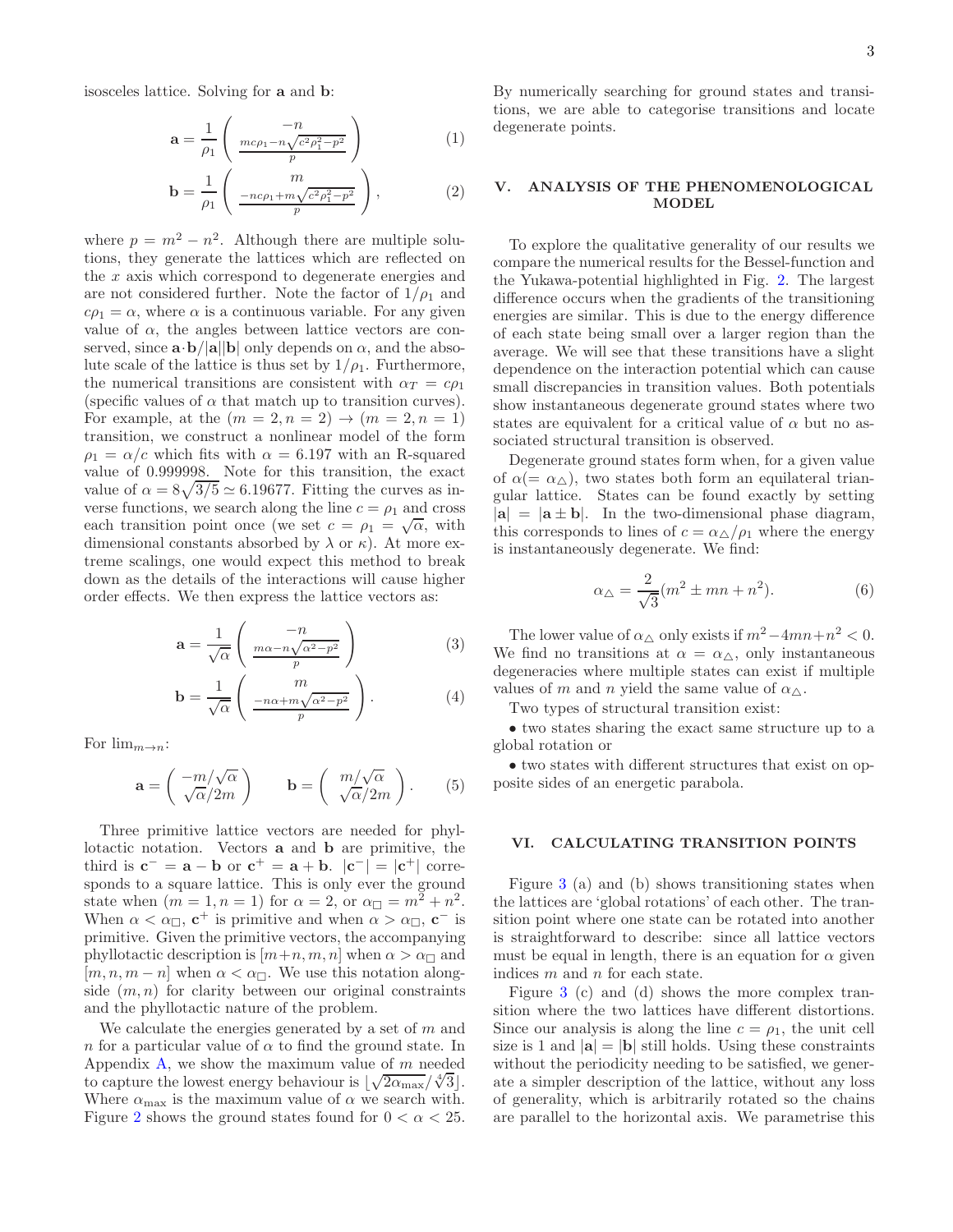

<span id="page-3-0"></span>FIG. 3. (Color online) Renderings of states at two different transition points. Dashed lines show the repeated unit. Lattice vectors are highlighted in red. (a) and (b)  $[2, 2, 0](m = 2, n = 2)$  and  $[3, 2, 1](m = 2, n = 1)$  states at  $\alpha_T = 8\sqrt{3/5}$ . The states are geometrically identical aside from a global rotation. Here,  $\alpha_T$  is independent of potential. (c) and (d)  $[3, 2, 1](m = 2, n = 1)$  and  $[3, 2, 1](m = 3, n = 2)$ states at  $\alpha_T = 8.704$ . These states are geometrically distinct and are labelled as type 1 and 5 respectively. The circles of radius |a| indicate which type of state is present, as shown in Fig. [4.](#page-3-1)

simpler lattice with  $\gamma$ :

$$
\mathbf{a} = \begin{pmatrix} -\gamma \\ 1/(2\gamma) \end{pmatrix} \qquad \mathbf{b} = \begin{pmatrix} \gamma \\ 1/(2\gamma) \end{pmatrix} . \tag{7}
$$

This can be directly mapped to represent any of the full set of states via rotation and scaling. Figure [4](#page-3-1) illustrates the variety of lattices generated. By varying  $\gamma$  and numerically calculating ground state energies, we find a double-minima curve where the minima correspond to values of  $\alpha_{\wedge}$ . Alternatively, if the energy is plotted against the vector length,  $L = |\mathbf{a}| = \sqrt{4\gamma^4 + 1/(2\gamma)}$ , a parabola is found where the variation of  $\gamma$  traces out a trajectory that doubles back on itself (Supplementary Video 1 demonstrates this in detail). We can then classify the structure of each state based on its position on this parabola and lattice vector length.

Figure [4](#page-3-1) shows the energy using Bessel function interactions, which is parabolic to leading order. Translating the curve by plotting as a function of  $(L - L_0)/L_0$ , where  $L_0 = \sqrt{2/\sqrt{3}}$ , causes it to be symmetric at the origin.  $L_0$  is the vector length corresponding to the per-



<span id="page-3-1"></span>FIG. 4. (Color online) Plot of the energy of the generic model with respect to scaled vector length, where  $L_0 = \sqrt{2/\sqrt{3}}$ 

is the vector length that yields the minimum energy. The numbers correspond to the region or point on the curve where certain types of lattice form. State types 2 and 6 are the perfect lattice, 4 is the square lattice, and 1, 3, 5, and 6 are variations that describe the relative proximity of the nextnearest neighbour to the circular radius equal to the lattice vector length. Any lattice can be categorised by checking which of the following inequalities holds for the numbered state types: 1:  $|{\bf a}| < |{\bf a} - {\bf b}|$ , 2:  $|{\bf a}| = |{\bf a} - {\bf b}|$ , 3:  $|{\bf a} - {\bf b}| <$  $|a| < |a + b|$ , 4:  $|a + b| = |a - b|$ , 5:  $|a + b| < |a| < |a - b|$  6:  $|{\bf a}| = |{\bf a} + {\bf b}|$ , 7:  $|{\bf a}| > |{\bf a} + {\bf b}|$ . The parabolic fit is accurate in the region near to the minimum of the curve. Supplementary video S1 shows the structure as a function of  $\gamma$  and L in enhanced clarity.

fect equilateral triangular lattice when  $\gamma_{\Delta} = 1/\sqrt{2\sqrt{3}}$ or  $\gamma_{\Delta} = \sqrt{\sqrt{3}/2}$ . The Yukawa potential similarly yields a parabolic curve but a different minimum energy value when  $L = L_0$ , further indicating the qualitative consistency for different potentials.

When two equal energies are on opposite sides of the origin, we define a separation distance between points meaning the lengths of the vectors at a transition point differ by 2d. This leads to  $(8)$  being true at the transition point. When two equal energies are on the same side of the origin, both states are the same distance away from the minimum meaning the vector lengths are equal and are expressed as [\(9\)](#page-4-2). Solving either equation to calculates  $\alpha_T$  between states with indices  $(k, l)$  and  $(m, n)$ .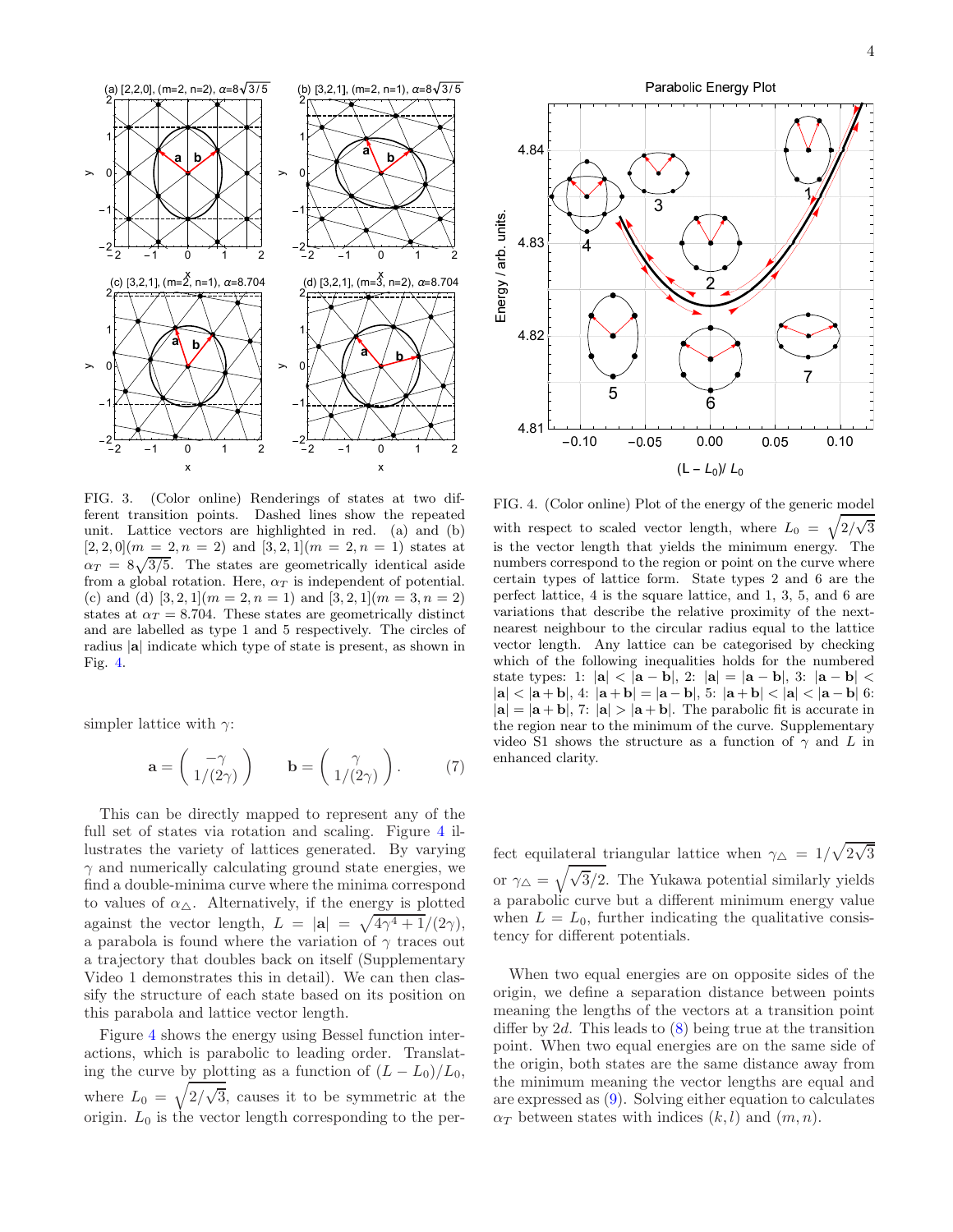

<span id="page-4-0"></span>FIG. 5. (Color online) Rendering of the phase diagram obtained by sampling energies with the Bessel-function and Yukawa potential. Each state is labelled in accordance to the phyllotactic notation  $[k+l, k, l]$  (left) and the indices from the system model,  $(m, n)$  (right). The dashed line  $(c = 2/\rho_1)$ is where the phyllotactic notation for the  $(m = 1, n = 1)$ state relabels itself via a unique "relabelling" transition. The only resolvable difference between the numerics and theoretical predictions is the position of the [3, 2, 1]  $(2, 1) \rightarrow [3, 2, 1]$ (3, 2) transition line, with the numerical value shown in red.

$$
L(\alpha, k, l) = \sqrt{\frac{2}{\sqrt{3}}} \pm d \qquad L(\alpha, m, n) = \sqrt{\frac{2}{\sqrt{3}}} \mp d. \tag{8}
$$

$$
L(\alpha, k, l) = L(\alpha, m, n). \tag{9}
$$

For [\(8\)](#page-4-1), Fig. [4](#page-3-1) indicates the signs that should be used to find  $\alpha_T$ . Using the incorrect signs will yield d with the opposite sign, but the correct vector length. These equations are transcendental and can be numerically solved. It should be noted that the weak potential dependence means that these values are inexact so it is appropriate to truncate the values to a few significant figures. Figure [2](#page-1-0) shows a slight variation in the location of some of these points as the potential is changed.

We recover the statement of equal vector lengths with [\(9\)](#page-4-2), which is a special case of the parabola model. We calculate all of the exact values of  $\alpha_T$  for this case in Appendix [B.](#page-6-0)

The two-dimensional phase diagram can be numerically generated by performing the previous routine of sampling the energies of the lattice parametrised by c and  $\rho_1$ . Results show that transition lines behave as expected:  $c = \alpha_T / \rho_1$ . These results are then checked by finding the transition lines with the developed model. Figure [5](#page-4-0) shows the phase diagram for  $0 < c < 5$  and  $0 < \rho_1 < 5$ . Initial Monte Carlo simulations, sampling energies, and analytic methods all conform to the same picture of the phase diagram being symmetric under interchange of circumference and density.

TABLE II. ground states and corresponding values of  $\alpha$ , capturing all transitions up to  $\alpha = 25$ . These results are also shown on the two-dimensional phase diagram in Fig. [5.](#page-4-0) Numerical values of  $\alpha_T$  are given to 2 decimal places, otherwise they are exact.

| (m, n) | $[k+l,k,l]$ | $\alpha$                         |
|--------|-------------|----------------------------------|
| (1,1)  | [1, 1, 0]   | $0 < \alpha < 2$                 |
| (1,1)  | [2,1,1]     | $2 < \alpha < 4$                 |
| (2,2)  | [2, 2, 0]   | $4 < \alpha < 8\sqrt{3/5}$       |
| (2,1)  | [3, 2, 1]   | $8\sqrt{3/5} < \alpha < 8.70$    |
| (3,2)  | [3, 2, 1]   | $8.70 < \alpha < 9.19$           |
| (3,3)  | [3, 3, 0]   | $9.19 < \alpha < 12$             |
| (2, 2) | [4, 2, 2]   | $12 < \alpha < 14.45$            |
| (3,1)  | [4, 3, 1]   | $14.45 < \alpha < 14.68$         |
| (4,3)  | [4, 3, 1]   | $14.68 < \alpha < 16.73$         |
| (4, 4) | [4, 4, 0]   | $16.73 < \alpha < 160/3\sqrt{7}$ |
| (3,2)  | [5, 3, 2]   | $160/3\sqrt{7} < \alpha < 23.10$ |
| (5,4)  | [5, 4, 1]   | $23.10 < \alpha < 26.56$         |

#### VII. REMARKS

<span id="page-4-1"></span>Since at any value of  $\alpha_{\Delta}$ , the corresponding state must be the ground state, we can link together these minima by searching for the transition point that must occur between them. Multiple transitions can be found between minima, so all relevant states near the minima must be considered. This can be done with confidence computationally.

<span id="page-4-2"></span>We initially found ground states up to  $\alpha = 25$  and correctly predicted ground states and transitions up to  $\alpha = 50.$ 

Similar helical structures are observed [\[17](#page-5-14), [18\]](#page-5-15) in cylindrically confined systems with a general trend of increasing row numbers as one moves along the phase diagram.

We note that row transitions are a general property of confined particles. Since this system is not thermal at zero temperature, we cannot state the true order of the structural transitions. By calculating the energetic derivatives and searching for discontinuities, we find that all the transitions we observe 'appear' first-order. This is typical of confined systems [\[14\]](#page-5-10), with the only secondorder transition being the zig-zag transition between one and two chains, [\[19](#page-5-16), [20](#page-5-17)], which is absent in our system since the single chain is always unstable due to lack of global confinement.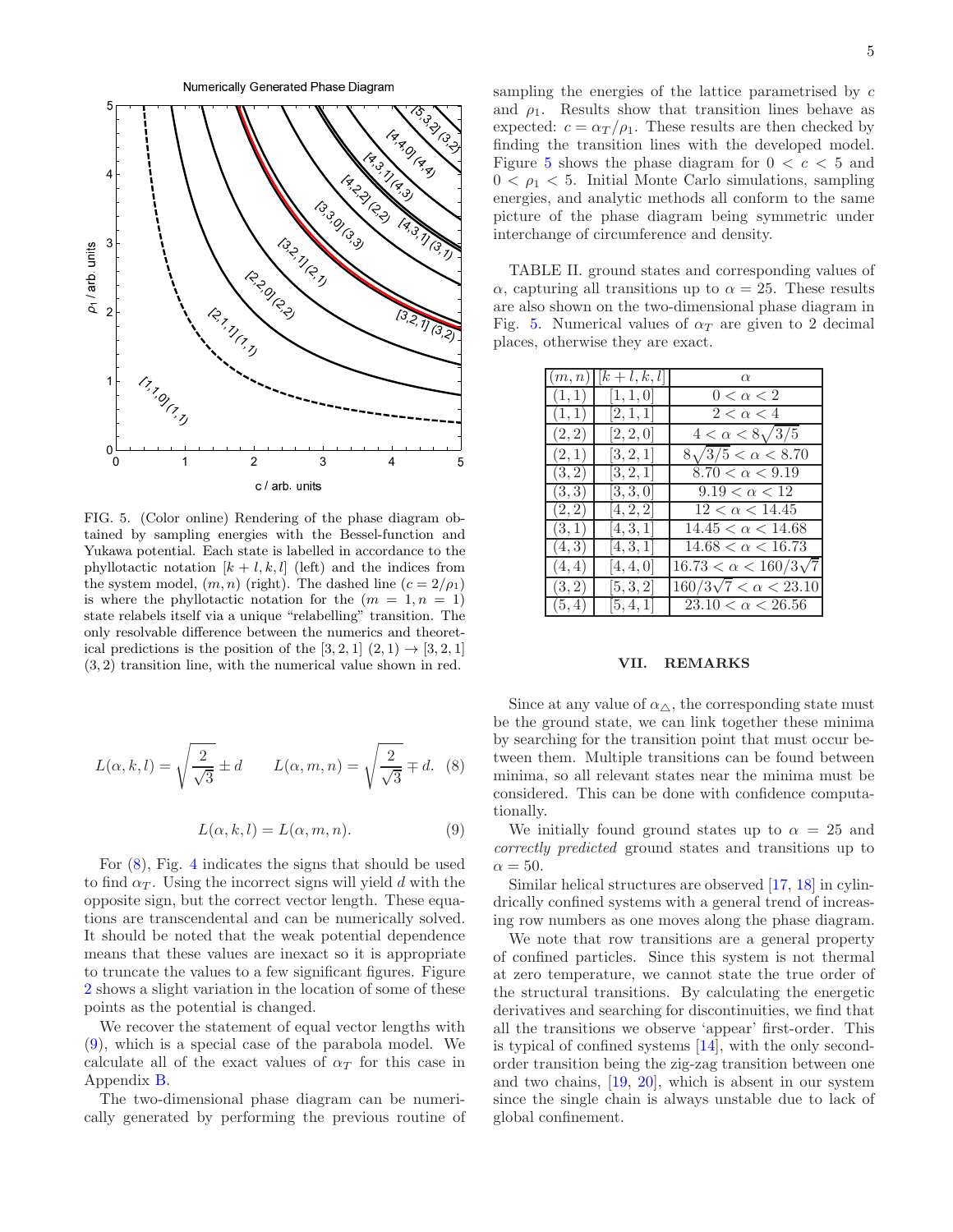In conclusion, we have developed a model which predicts the zero temperature ground states of identical repulsive particles confined to a cylindrical system as a function of geometry and density. Lead by a geometrical picture which emerges from the initial data, we infer an idealised description of the system and search for ground state transitions. The parabolic behaviour of the perparticle energy when measured in the reference frame of the lattice vector length allows us to write down a pair of simultaneous equations that solve for  $\alpha_T$ . We find the number of rows of particles generally increases with circumference or density. The occurrences of the perfect equilateral triangular lattice divides the phase diagram into sectors that we search between in order to find transitions.

The analysis relies on the scale invariant  $\alpha$  which alone determines the ground state structure on the cylinder. This result is robust and successfully predicts the lattice structure for parameters originally out of scope of the

- <span id="page-5-1"></span>[1] M. A. Lohr, A. M. Alsayed, B. G. Chen, Z. Zhang, R. D. Kamien, and A. G. Yodh, Phys. Rev. E 81[, 040401\(R\) \(2010\).](http://dx.doi.org/ 10.1103/physreve.81.040401)
- [2] A. Mughal, H. K. Chan, and D. Weaire, [Phys. Rev. Lett.](http://dx.doi.org/10.1103/physrevlett.106.115704) 106, 115704 (2011).
- [3] A. Mughal and D. Weaire, Phys. Rev. E 95[, 022401 \(2017\).](http://dx.doi.org/10.1103/PhysRevE.95.022401)
- <span id="page-5-2"></span>[4] R. O. Erickson, Science **181**[, 705 \(1973\).](http://dx.doi.org/10.1126/science.181.4101.705)
- <span id="page-5-3"></span>[5] M. J. Godfrey and M. A. Moore, Phys. Rev. E 89[, 032111 \(2014\).](http://dx.doi.org/10.1103/physreve.89.032111)
- <span id="page-5-4"></span>[6] D. A. Kofke and A. J. Post, [J. Chem. Phys.](http://dx.doi.org/10.1063/1.464967) 98, 4853 (1993).
- <span id="page-5-5"></span>[7] A. N. Khlobystov, D. A. Britz, A. Ardavan, and G. A. D. Briggs, [Phys. Rev. Lett.](http://dx.doi.org/10.1103/physrevlett.92.245507) 92, 245507 (2004).
- [8] R. Liang, J. Xu, R. Deng, K. Wang, S. Liu, J. Li, and J. Zhu, [ACS Macro Lett](http://dx.doi.org/10.1021/mz5002146) 3, 486 (2014).
- <span id="page-5-6"></span>[9] T. Yamazaki, K. Kuramochi, D. Takagi, Y. Homma, F. Nishimura, N. Hori, K. Watanabe, S. Suzuki, and
- <span id="page-5-0"></span>Y. Kobayashi, [Nanotechnology](http://dx.doi.org/ 10.1088/0957-4484/19/04/045702) **19**, 045702 (2008).<br>[10] A. Mughal and D. W Mughal and D. Weaire, Phys. Rev. E 89[, 042307 \(2014\).](http://dx.doi.org/10.1103/PhysRevE.89.042307)
- <span id="page-5-7"></span>[11] H. Airy and C. R. Darwin, [Proc. R. Soc. Lond.](http://dx.doi.org/10.1098/rspl.1872.0040) 21, 176 (1873).
- <span id="page-5-8"></span>[12] L. Fu, W. Steinhardt, H. Zhao, J. E. S. Socolar, and P. Charbonneau, Soft Matter 12[, 2505 \(2016\).](http://dx.doi.org/ 10.1039/c5sm02875b)
- <span id="page-5-9"></span>[13] D. A. Beller and D. R. Nelson, Phys. Rev. E 94[, 033004 \(2016\).](http://dx.doi.org/10.1103/PhysRevE.94.033004)
- <span id="page-5-10"></span>[14] G. Piacente, I. V. Schweigert, J. J. Betouras, and F. M. Peeters, Phys. Rev. B 69[, 045324 \(2004\).](http://dx.doi.org/10.1103/physrevb.69.045324)
- <span id="page-5-11"></span> $[15]$  E. C. Oğuz, R. Messina, and H. Löwen, EPL 94[, 28005 \(2011\).](http://dx.doi.org/10.1209/0295-5075/94/28005)
- <span id="page-5-12"></span>[16] A. Amir, J. Paulose, and D. R. Nelson, Phys. Rev. E 87[, 042314 \(2013\).](http://dx.doi.org/10.1103/physreve.87.042314)
- <span id="page-5-14"></span>[17] L. Fu, C. Bian, C. W. Shields, D. F. Cruz, G. P. López, and P. Charbonneau, Soft Matter 13[, 3296 \(2017\).](http://dx.doi.org/ 10.1039/C7SM00316A)
- <span id="page-5-15"></span>[18] A. Mughal, H. K. Chan, D. Weaire, and S. Hutzler, Phys. Rev. E 85[, 051305 \(2012\).](http://dx.doi.org/ 10.1103/physreve.85.051305)

Although our analysis takes  $\alpha$  to be a global invariant, since we found these lattices forming on finite size cylinders, we predict that these structures can also form in localised regions. Taking a local value of  $\alpha$  to depend on local density and circumference, where the system could have varying circumference and density, local ground state structures might form. This result would then have a much wider application into more general systems, such as conical geometries.

The authors would like to thank J. M. F. Gunn, J. S. Watkins, J. Gartlan, R. Stanyon, H. Ansell, and C. Wilkin for their valuable insight and discussions. This work was originally presented in [\[21\]](#page-5-18) and all figures are adapted from the same work. All results presented were calculated and visualised using Wolfram Mathematica. This research is funded by the EPSRC, award reference 1366111.

- <span id="page-5-16"></span>[19] G. Piacente, G. Q. Hai, and F. M. Peeters, Phys. Rev. B 81[, 024108 \(2010\).](http://dx.doi.org/10.1103/physrevb.81.024108)
- <span id="page-5-17"></span>[20] A. V. Straube, R. P. A. Dullens, L. Schimansky-Geier, and A. A. Louis, J. Chem. Phys. 139[, 134908 \(2013\).](http://dx.doi.org/10.1063/1.4823501)
- <span id="page-5-18"></span>[21] A. A. Tomlinson, Ph.D. thesis, University of Birmingham (2018).

#### <span id="page-5-13"></span>Appendix A: Determining  $m_{\text{max}}$

When calculating state energies numerically, it is useful to have a sensible number of states defined by  $m$  and  $n$  to search through. Since  $m \geq n$ , we need to determine the largest value of m only. This is determined by considering when a combination of  $m$  and  $n$  is likely to describe a ground state in the vicinity of  $\alpha_{\Delta}$ . For a particular choice of m, a ground state can be first yielded near

<span id="page-5-19"></span>
$$
\alpha = 2(m^2 - mn + n^2) / \sqrt{3}.
$$
 (A1)

Minimising with respect to  $n$  gives:

$$
\frac{\partial \alpha}{\partial n} = \frac{2}{\sqrt{3}} (2n - m) = 0,
$$
 (A2)

which is optimised with  $n = m/2$  (ignoring half integers). Substituting back into [\(A1\)](#page-5-19) gives the result:

$$
m = \sqrt{\frac{2\alpha}{\sqrt{3}}}.\tag{A3}
$$

This is then rounded down to the nearest integer.